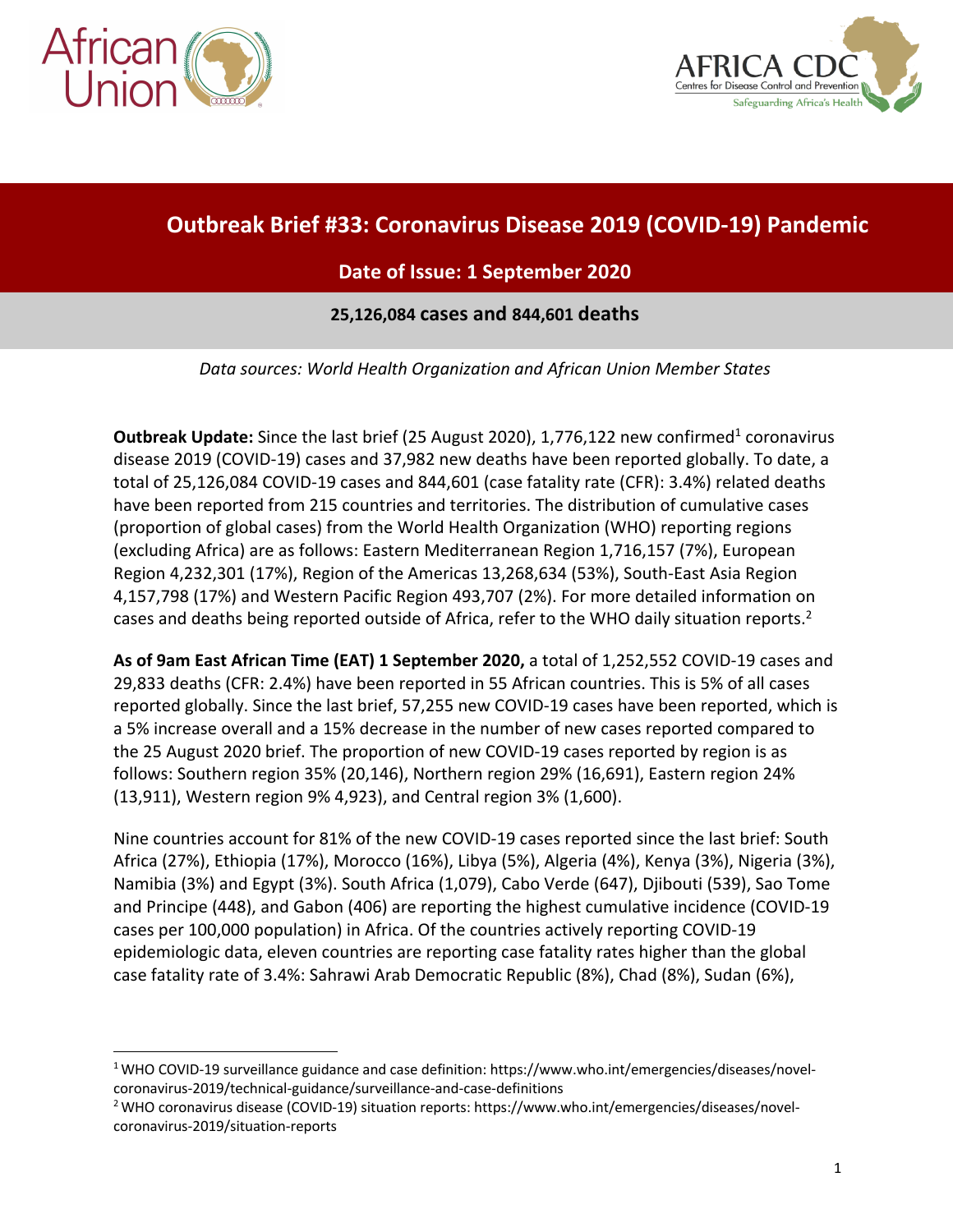



Liberia (6%), Niger (6%), Egypt (6%), Mali (5%), Tanzania (4%), Angola (4%), Burkina Faso (4%) and Sierra Leone (4%).

Table 1 highlights the reported cases, deaths, and recoveries from COVID-19 in all countries in Africa. In addition, the table reports the current phase of the epidemic for each country. Africa CDC is working with all affected countries and is mobilizing laboratory, surveillance, and other response support where requested.

| <b>Country</b>                     | <b>Number of cases</b><br>(new) | <b>Percent</b><br>change in new<br>cases since<br>previous brief | <b>Number of</b><br>deaths (new) | <b>Percent change</b><br>in new deaths<br>since previous<br><b>brief</b> | <b>Epidemic</b><br>phase <sup>4</sup> |
|------------------------------------|---------------------------------|------------------------------------------------------------------|----------------------------------|--------------------------------------------------------------------------|---------------------------------------|
| <b>Central Region</b>              | 54,406 (1,600)                  | 85%                                                              | 1,064(38)                        | 124%                                                                     |                                       |
| Burundi                            | 445 (15)                        | $-12%$                                                           | 1(0)                             | $NA*$                                                                    | $\overline{2}$                        |
| Cameroon                           | 19,142 (480)                    | 76%                                                              | 411(3)                           | $-57%$                                                                   | 3                                     |
| <b>Central African</b><br>Republic | 4,711 (32)                      | 167%                                                             | 62(1)                            | $NA*$                                                                    | 3                                     |
| Chad                               | 1,013(26)                       | -7%                                                              | 77(1)                            | NA*                                                                      | 3                                     |
| Congo                              | 4,628 (649)                     | 339%                                                             | 102 (24)                         | 1,100%                                                                   | 3                                     |
| Democratic Republic<br>of Congo    | 10,097 (255)                    | 88%                                                              | 260(9)                           | 13%                                                                      | 3                                     |
| <b>Equatorial Guinea</b>           | 4,941 (15)                      | $-86%$                                                           | 83(0)                            | $NA^*$                                                                   | 3                                     |
| Gabon                              | 8,533 (124)                     | $-11%$                                                           | 53 $(0)$                         | NA*                                                                      | $\overline{3}$                        |
| Sao Tome and<br>Principe           | 896 (4)                         | $-43%$                                                           | 15(0)                            | $NA*$                                                                    | 2                                     |

#### Table 1. Confirmed COVID-19 cases, deaths and recoveries reported in Africa<sup>3</sup> as of 1 **September 2020, 9am East Africa Time**

<sup>3</sup> New numbers reported since last weekly report (25 August 2020, 9am EAT)

<sup>4</sup> Phases defined according to Africa CDC's Recommendations for a stepwise COVID-19 response https://africacdc.org/download/recommendations-for-stepwise-response-to-covid-19/: **Phase 0 (No COVID-19 case):** no reported case in-country; **Phase 1 (Early stage outbreak):** one or more imported cases, limited local transmission related to imported cases; **Phase 2 (Expanding outbreak):** increasing number of imported cases, increased local spread but all cases linked to known transmission chains, outbreak clusters with a known common exposure; **Phase 3 (Advancing outbreak):** localized outbreaks start to merge, one or more cases or deaths occur outside known transmission, multiple generations in transmission chains, cases are detected among severe acute respiratory illness (SARI) case with no known exposure; **Phase 4 (Large outbreak with nationwide transmission):**  widespread sustained community transmission, multiple generation transmission chains can be identified but most cases occurring outside of chains, community-wide transmission throughout all or nearly all of the country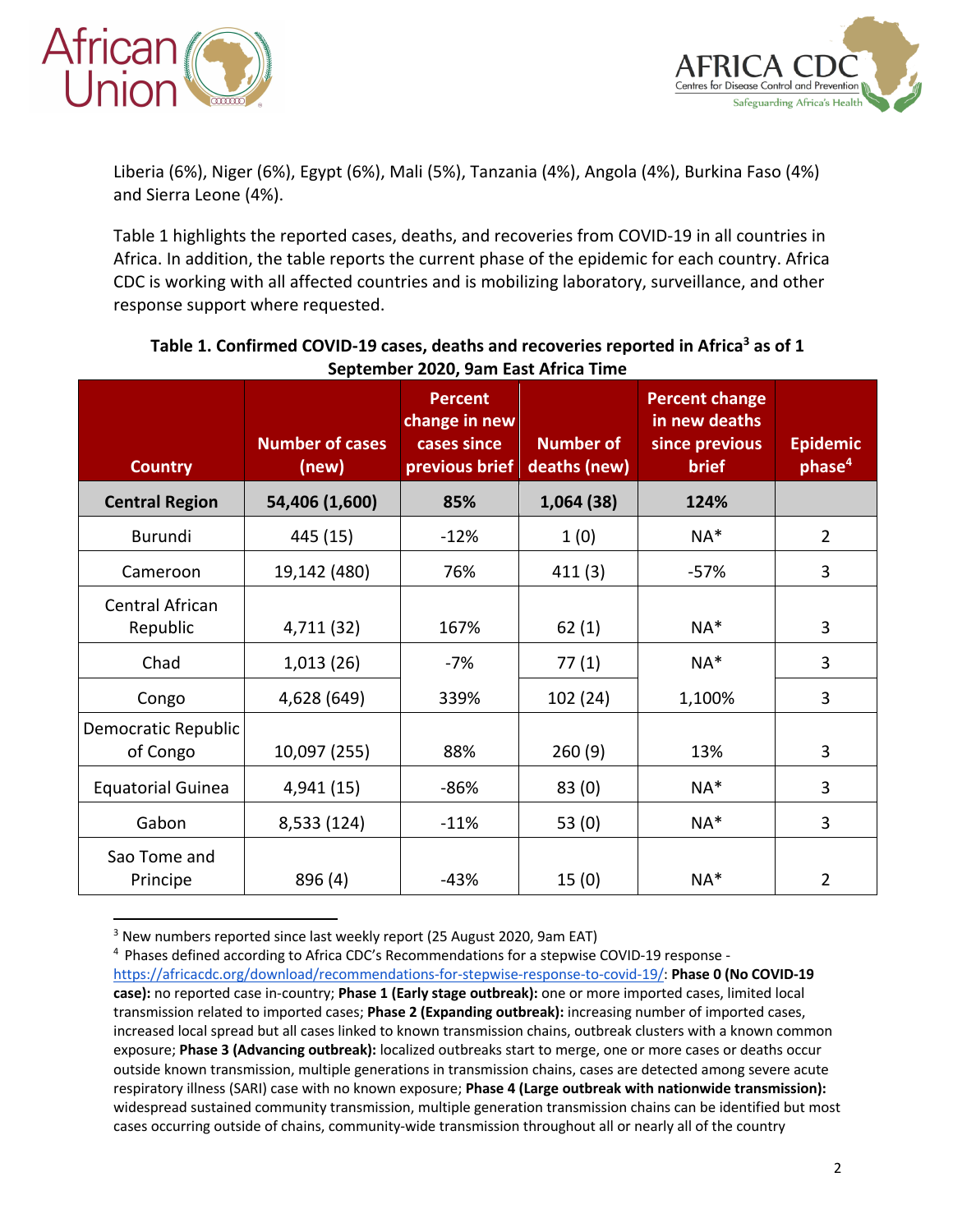



| <b>Eastern Region</b>               | 134,367 (13,895) | $-11%$  | 2,691 (181)    | $-28%$    |                |
|-------------------------------------|------------------|---------|----------------|-----------|----------------|
| Comoros                             | 423(6)           | $-67%$  | 7(0)           | NA*       | $\overline{3}$ |
| Djibouti                            | 5,387(4)         | $-64%$  | 60(0)          | $-100%$   | $\overline{2}$ |
| Eritrea                             | 318(12)          | $-43%$  | (0)            | $NA*$     | $\mathbf{1}$   |
| Ethiopia                            | 52,131 (9,988)   | $-8%$   | 809 (117)      | $-21%$    | $\overline{3}$ |
| Kenya                               | 34,201 (1,644)   | $-25%$  | 577 (23)       | $-68%$    | $\overline{3}$ |
| Madagascar                          | 14,863 (461)     | $-11%$  | 192 (14)       | 100%      | $\overline{3}$ |
| Mauritius                           | 346(0)           | $-100%$ | 10(0)          | NA*       | $\mathbf{1}$   |
| Rwanda                              | 4,063 (757)      | $-1%$   | 16(2)          | $-67%$    | $\overline{2}$ |
| Seychelles                          | 136(4)           | $-20%$  | (0)            | NA*       | $\mathbf{1}$   |
| Somalia                             | 3,310(41)        | 242%    | 97(4)          | NA*       | $\mathbf{1}$   |
| South Sudan                         | 2,519(15)        | $-6%$   | 47(0)          | $NA*$     | 3              |
| Sudan                               | 13,189 (353)     | $-17%$  | 823 (11)       | 22%       | $\overline{3}$ |
| Tanzania                            | 509 (0)          | $NA*$   | 21(0)          | $NA*$     | 3              |
| Uganda                              | 2,972 (610)      | $-24%$  | 32(10)         | 43%       | $\overline{2}$ |
| <b>Northern Region</b>              | 230,555 (16,691) | 0%      | 8,542 (479)    | 2%        |                |
| Algeria                             | 44,494 (2,192)   | $-23%$  | 1,510(77)      | 15%       | $\overline{3}$ |
| Egypt                               | 98,939 (1,461)   | 65%     | 5,421 (141)    | 32%       | $\overline{2}$ |
| Libya                               | 13,656 (2,647)   | 9%      | 232 (33)       | $-21%$    | $\overline{2}$ |
| Mauritania                          | 7,048 (143)      | $-30%$  | 159(1)         | No change | 3              |
| Morocco                             | 62,590 (9,338)   | $-4%$   | 1,141 (221)    | $-8%$     | $\overline{2}$ |
| Tunisia                             | 3,803 (910)      | 29%     | 77(6)          | $-60%$    | $\overline{2}$ |
| Sahrawi Arab<br>Democratic Republic | 25(0)            | $-100%$ | 2(0)           | $NA*$     | $\mathbf{1}$   |
| <b>Southern Region</b>              | 672,586 (20,146) | $-25%$  | 15,147 (1,089) | $-14%$    |                |
| Angola                              | 2,624 (402)      | 40%     | 107(7)         | $-42%$    | $\overline{2}$ |
| Botswana                            | 1,633 (325)      | NA*     | 6(3)           | $NA*$     | $\overline{2}$ |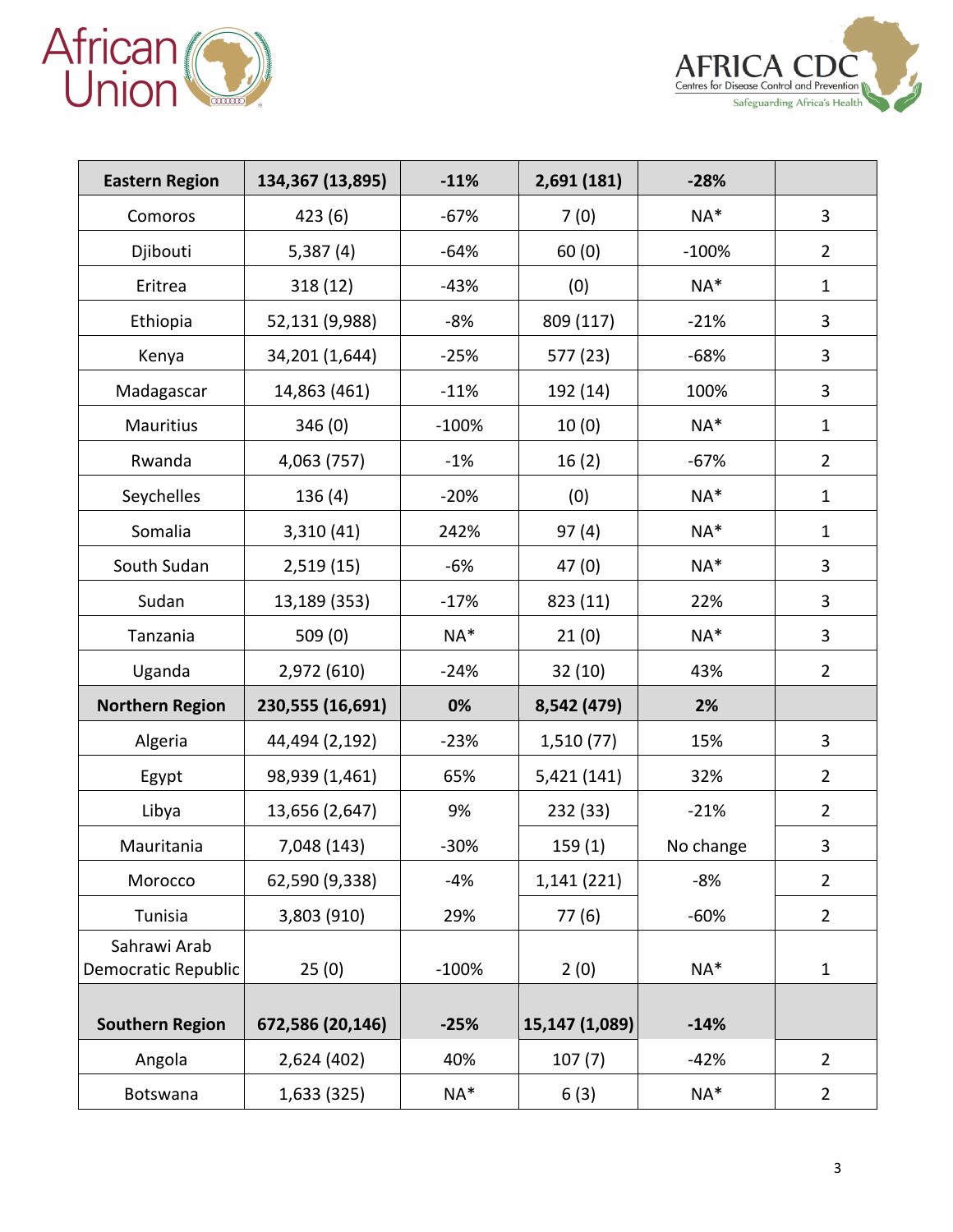



| Eswatini              | 4,577 (273)        | $-33%$    | 91(6)          | $-50%$    | 3              |
|-----------------------|--------------------|-----------|----------------|-----------|----------------|
| Lesotho               | 1,085 (36)         | $-65%$    | 31(1)          | NA*       | $\overline{2}$ |
| Malawi                | 5,566 (147)        | $-50%$    | 175(6)         | $-14%$    | 3              |
| Mozambique            | 3,916 (476)        | $-10%$    | 23(2)          | No change | 3              |
| Namibia               | 7,550 (1,520)      | $-10%$    | 75 (19)        | $-5%$     | 3              |
| South Africa          | 627,041 (15,591)   | $-28%$    | 14,149 (990)   | $-16%$    | 3              |
| Zambia                | 12,097 (949)       | $-28%$    | 288 (8)        | $-50%$    | 3              |
| Zimbabwe              | 6,497 (427)        | $-44%$    | 202 (47)       | 135%      | 3              |
| <b>Western Region</b> | 160,638 (4,923)    | $-29%$    | 2,389 (62)     | $-35%$    |                |
| <b>Benin</b>          | 2,145(50)          | 56%       | 40(1)          | NA*       | 3              |
| <b>Burkina Faso</b>   | 1,370 (32)         | $-45%$    | 55 (0)         | NA*       | 3              |
| Cape Verde            | 3,884 (352)        | 7%        | 40(3)          | 200%      | $\overline{2}$ |
| Côte d'Ivoire         | 18,067 (561)       | 39%       | 117(3)         | $-25%$    | 3              |
| Gambia                | 2,963 (526)        | $-7%$     | 96 (12)        | $-43%$    | 3              |
| Ghana                 | 44,298 (676)       | $-30%$    | 276 (13)       | $-46%$    | 3              |
| Guinea                | 9,409 (396)        | 1%        | 59 (5)         | 67%       | 3              |
| Guinea-Bissau         | 2,205 (56)         | 75%       | 34(1)          | $NA*$     | 3              |
| Liberia               | 1,304(14)          | 8%        | 82(0)          | $NA*$     | 3              |
| Mali                  | 2,776 (68)         | No change | 126(1)         | NA*       | 3              |
| Niger                 | 1,176(4)           | $-20%$    | 69(0)          | NA*       | $\overline{2}$ |
| Nigeria               | 54,008 (1,460)     | $-52%$    | 1,013(9)       | $-67%$    | 3              |
| Senegal               | 13,611 (598)       | $-23%$    | 284 (12)       | $-25%$    | 3              |
| Sierra Leone          | 2,022(25)          | $-39%$    | 70(1)          | NA*       | 3              |
| Togo                  | 1,400 (105)        | $-26%$    | 28(1)          | $NA^*$    | 3              |
| <b>Total</b>          | 1,252,552 (57,255) | $-15%$    | 29,833 (1,849) | $-12%$    |                |

\*No new cases/deaths reported in the previous week.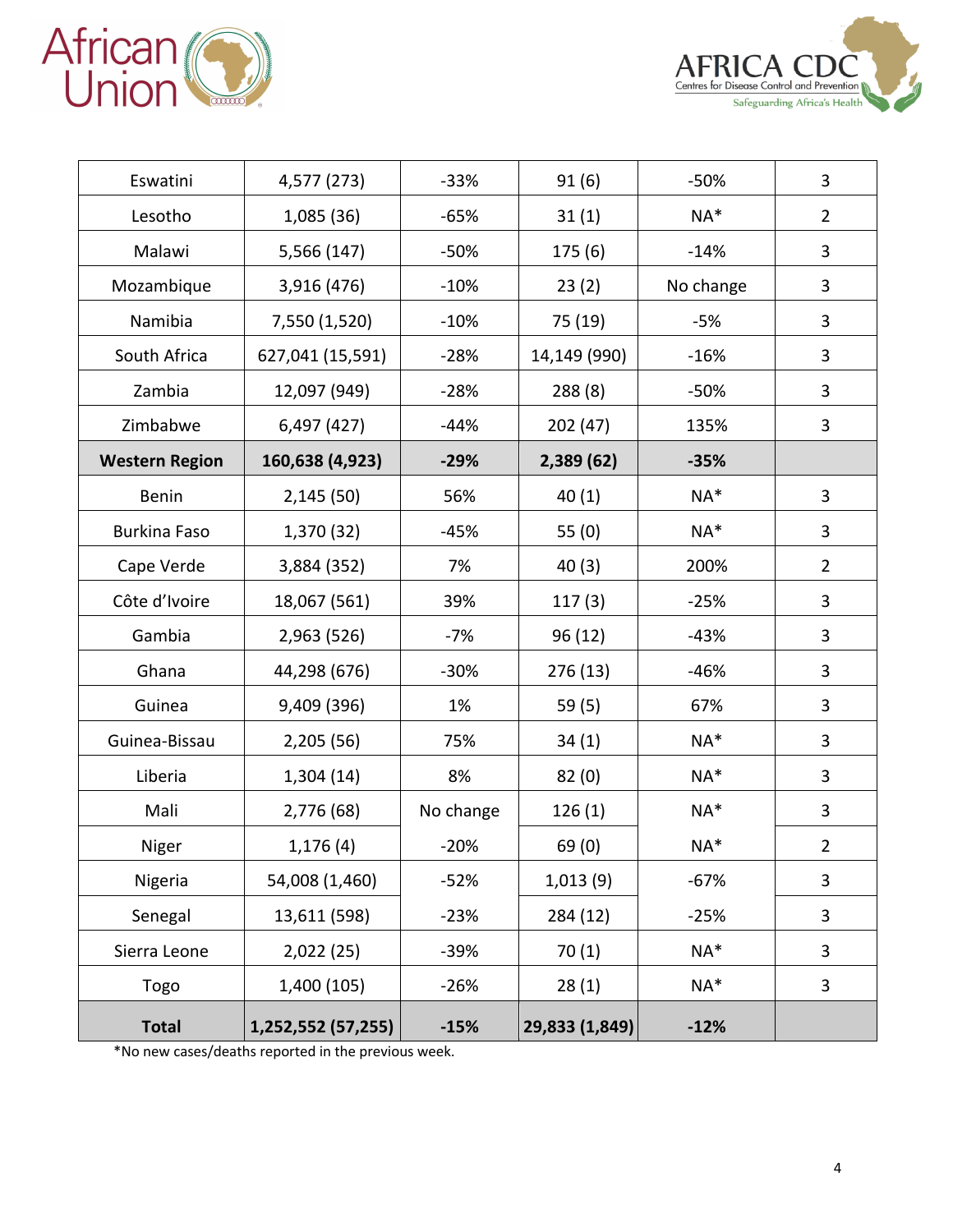





#### **Figure 1: New COVID-19 cases reported by day and AU region, 15 February - 1 September 2020**

#### **NEW Africa CDC Response Activities: General:**

- 1. Africa CDC held its weekly press briefing on COVID-19 Pandemic on Thursday, 27 August 2020, 11am –12pm Eastern Africa Time (EAT). The speakers for the week were Dr John Nkengasong, Director of Africa CDC and Dr Anne-Marie Antchouey, Director General, Ministry of Health, Gabon.
- 2. Africa CDC held the 3rd One Health and COVID-19 webinar entitled, "Occupational risks at the human-animal interface" on 31 August 2020 at 4:00pm EAT. Register for future webinars in this series here:

https://zoom.us/webinar/register/WN\_JuZaV0KmR3GllGHsZPt2sw

#### **Healthcare Preparedness and Medical Countermeasures:**

*Case Management*

1. Africa CDC in collaboration with Project HOPE will conduct a Training of Trainers (ToT) in case management for Northern Africa Member States on 7 - 10 September 2020.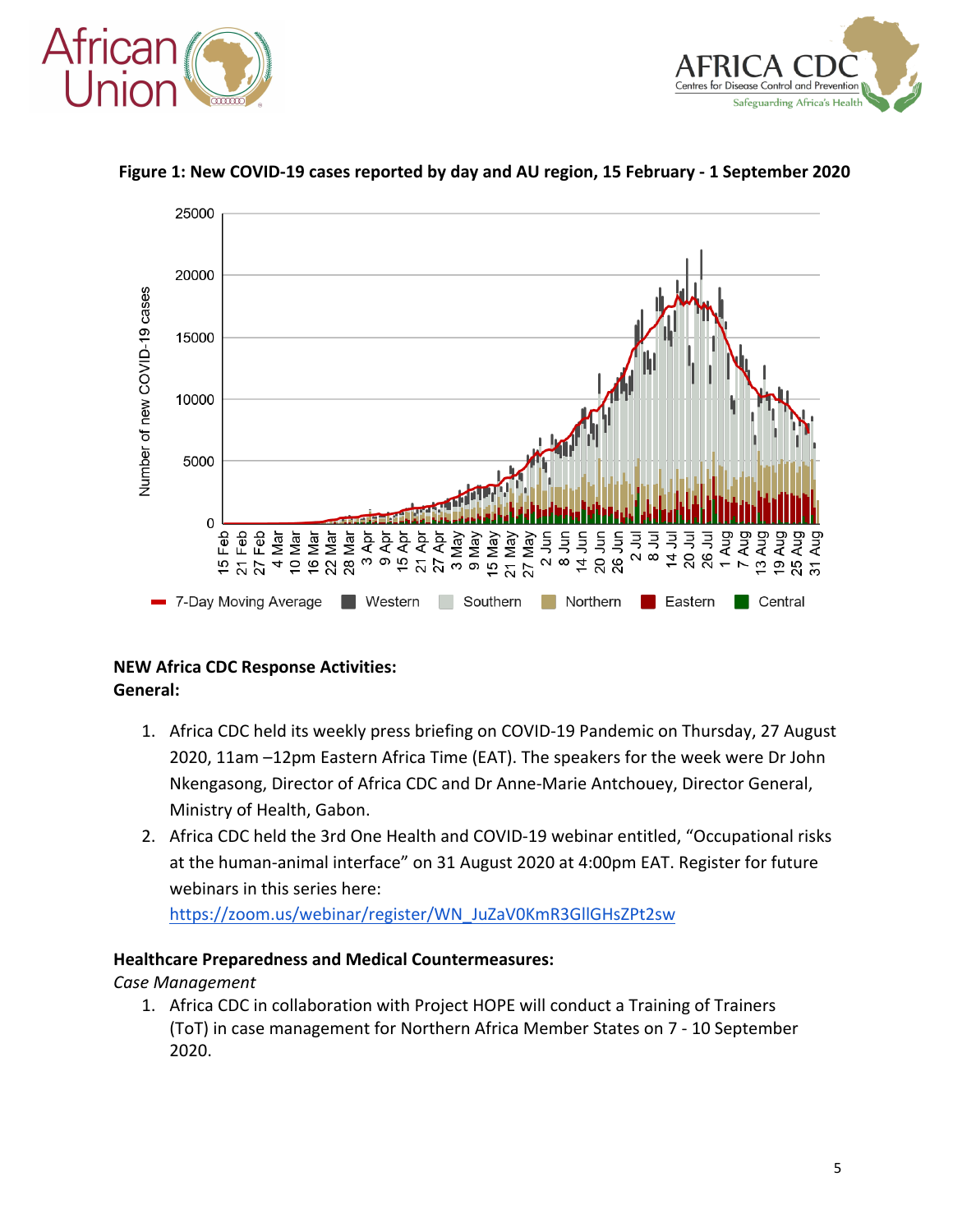



### *Infection Prevention and Control*

- 1. Africa CDC held the third session of its IPC webinar series III for over 878 participants entitled "IPC for first responders and community workers" in English and French on Wednesday 26 August 2020. Link: https://t.co/S4ILjkSYWM?amp=1
- 2. Africa CDC will hold a webinar entitled "The New Normal: IPC in WorkPlaces and Schools" on Wednesday 2 September 2020, 1pm EAT for the English session (registration available at

https://zoom.us/webinar/register/WN\_97hF6iqdQHOP3ieF7xQT4Q) and Friday 4 September 2020, 2pm EAT for the French session (Registration available at https://zoom.us/webinar/register/WN\_).

3. Africa CDC will hold a special workshop entitled "Promoting manufacturing of personal protective equipment (PPE) in Africa on Thursday 3 September 2020, 1pm EAT. Registration available at https://zoom.us/webinar/register/WN\_Q-- PI60nQWamHnxe\_CNPwg

#### **Laboratory:**

- 1. Just over 11.8 million tests for COVID-19 have been conducted to date, with a positivity rate of 10.7% and test per reported case ratio of 9.5.
- 2. Africa CDC's laboratory technical working group will hold its weekly webinar series on COVID-19 genomic surveillance in Africa entitled "Main Routes of Entry and Genomic Diversity of SARS-CoV-2 in Uganda" on Wednesday 2 September 2020 at 4pm EAT. Link: https://bit.ly/2Okfoqy
- 3. Africa CDC is providing ongoing sequencing mentorship to four laboratories: the Pasteur Institute of Dakar in Senegal, the Ethiopian Public Health Institute, the Nigeria Centre for Disease Control, and the Egypt Central Public Health Laboratory.

#### **Risk Communication:**

1. Africa CDC inaugurated the public health risk communication and community engagement community of practice for Africa on Thursday, 27 August 2020.

#### **Surveillance:**

1. Africa CDC held its 18th surveillance webinar entitled "Using Serosurveys to guide evidence generation for epidemic response" for over 267 participants on Wednesday 26 August 2020 at 4pm EAT. Link: https://t.co/LIKIweyc6v?amp=1; this week's webinar series will cover, "Country experiences in implementing the Public Health Corridor during resumption of flights". Please register here: https://zoom.us/webinar/register/WN\_\_kTNdFBMT9SMUSB-InOd2g

#### **Sciences, standards and regulations:**

1. Access the weekly COVID-19 Scientific and Public Health Policy Update which is published every week on Tuesdays at: https://africacdc.org/resources/ or at the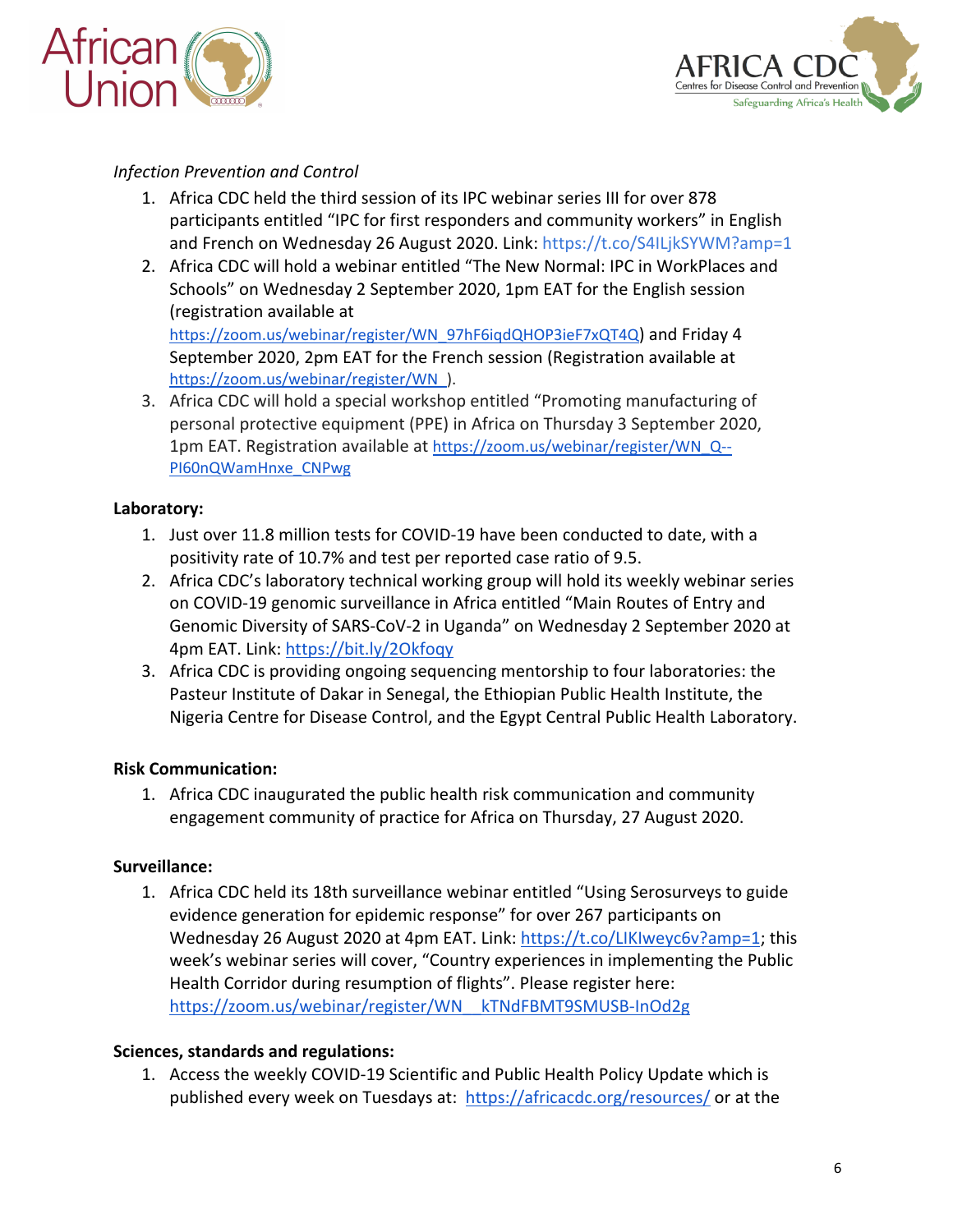



WHO AFRO link:

https://afrolib.afro.who.int/pmb/opac\_css/doc\_num.php?explnum\_id=7728

#### **Recommendations for Member States:**

- 1. All Member States should continue to enhance their surveillance<sup>5</sup> to include COVID-19<sup>6</sup> and severe acute respiratory infections (SARI)<sup>7</sup>. Examples of enhanced surveillance include:
	- a. Adding questions about travel, contact history, and testing for coronaviruses to existing influenza surveillance systems;
	- b. Notifying healthcare facilities to immediately inform local public health officials about persons who meet the case definition for COVID-19, SARI and/or have recent travel to a country with local transmission or history of contact with a case.
- 2. Member States should perform contact tracing of confirmed cases based on transmission type and country capacity.8
- 3. Member states should notify and routinely share with WHO and Africa CDC data regarding suspected or confirmed COVID-19 cases, deaths, recoveries, tests conducted and healthcare workers infected to continually inform these and other updates. Notify Africa CDC by emailing: AfricaCDCEBS@africa-union.org.
- 4. Member states should continue to provide guidance to the general public about seeking immediate medical care and informing healthcare providers about recent travel or contact history in anyone who develops symptoms of severe respiratory illness.

# **Resources for more information:**

*Africa CDC Resources*

- Africa CDC COVID-19 updates: https://africacdc.org/covid-19/
- Multimedia: https://africacdc.org/covid-19-multimedia/
- Resources, policy guidelines, and infographics: https://africacdc.org/covid-19/covid-19-resources/

# *Other Resources*

● European Centre for Disease Prevention and Control. https://www.ecdc.europa.eu/en/novel-coronavirus-china

https://www.who.int/influenza/surveillance\_monitoring/ili\_sari\_surveillance\_case\_definition/en/

<sup>&</sup>lt;sup>5</sup>Africa CDC Protocol for enhanced surveillance for COVID-19 in Africa: https://africacdc.org/download/protocolfor-enhanced-severe-acute-respiratory-illness-and-influenza-like-illness-surveillance-for-covid-19-in-africa/

<sup>&</sup>lt;sup>6</sup>WHO COVID-19 surveillance guidance and case definition: https://www.who.int/emergencies/diseases/novelcoronavirus-2019/technical-guidance/surveillance-and-case-definitions 7

<sup>&</sup>lt;sup>7</sup>WHO SARI case definition: anyone with an acute respiratory infection with a history of fever (or measured fever of ≥ 38 C°) and cough with symptom onset within the last 10 days that requires hospitalization.

<sup>&</sup>lt;sup>8</sup>Africa CDC Guidance on Contact Tracing for COVID-19 Pandemic: https://africacdc.org/download/guidance-oncontact-tracing-for-covid-19-pandemic/